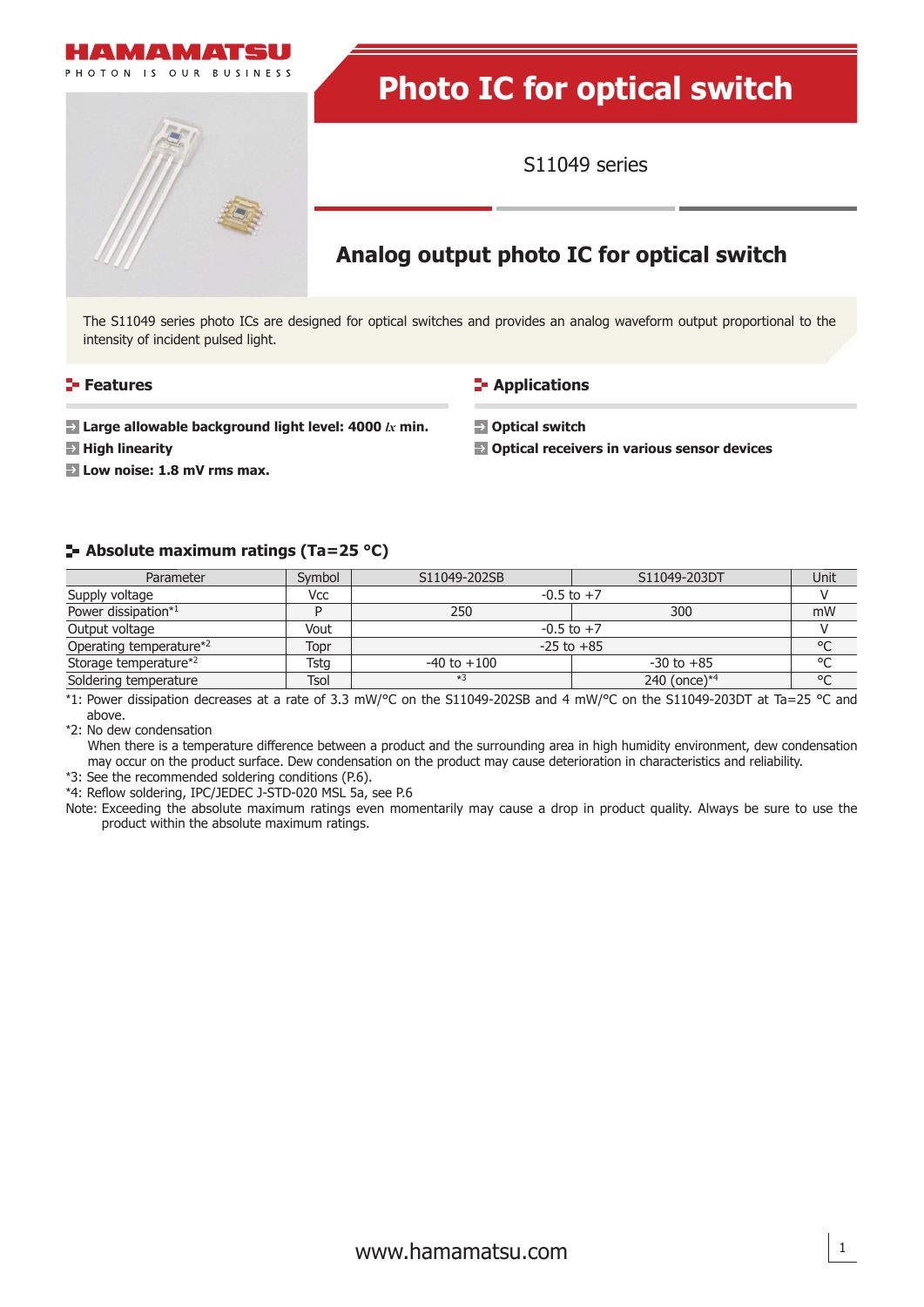## **E** Electrical and optical characteristics (Ta=25 °C, Vcc=5.0 V)

| Parameter                              |  | Symbol       | Condition                                                    | Min.                                                                                                       | Typ.        | Max.  | <b>Unit</b>   |      |
|----------------------------------------|--|--------------|--------------------------------------------------------------|------------------------------------------------------------------------------------------------------------|-------------|-------|---------------|------|
| Supply voltage                         |  | Vcc          |                                                              | 4.5                                                                                                        |             | 5.5   | V             |      |
| Current consumption                    |  | Icc          |                                                              |                                                                                                            |             | 2.2   | mA            |      |
| Spectral response range                |  |              |                                                              |                                                                                                            | 380 to 1120 |       | nm            |      |
| Peak sensitivity wavelength            |  | λp           |                                                              |                                                                                                            | 800         |       | nm            |      |
| Photo sensitivity                      |  | S11049-202SB | A                                                            | $\lambda$ =950 nm <sup>*5</sup><br>Input signal=100 kHz<br>Including diffused reflection<br>inside package | 120         | 200   | 300           | V/mW |
|                                        |  | S11049-203DT |                                                              |                                                                                                            | 160         | 200   | 300           |      |
| AC photoelectric sensitivity linearity |  | Alin         | Input pulse signal 0.01 $\mu$ W to 4.0 $\mu$ W <sup>*5</sup> | $-10$                                                                                                      |             | $+10$ | $\frac{0}{0}$ |      |
|                                        |  |              | Input pulse signal 4.0 $\mu$ W to 7.5 $\mu$ W <sup>*5</sup>  | $-50$                                                                                                      |             | $+50$ |               |      |
| Cut-off frequency*6                    |  | Low band     | fcl                                                          | $*5$                                                                                                       |             |       | 50            | kHz  |
|                                        |  | High band    | fch                                                          |                                                                                                            | 1250        | 1450  | 1650          |      |
| Allowable background light level*7     |  | Pdc          | Input pulse signal $2.5 \mu W^{*5}$                          | 4000                                                                                                       | 6000        |       | lx            |      |
| Output noise voltage (with no input)   |  | <b>VON</b>   | $*5$                                                         |                                                                                                            |             | 2.8   | mV rms        |      |

\*5: Measurement circuit (Waveform at terminal Vo is measured.)







\*7: This is defined as the background light level in the active area at witch the photo IC sensitivity drops by 20%

**Block diagram** 



## **F** Spectral response (typical example)



Wavelength (nm)

KPICB0142EC

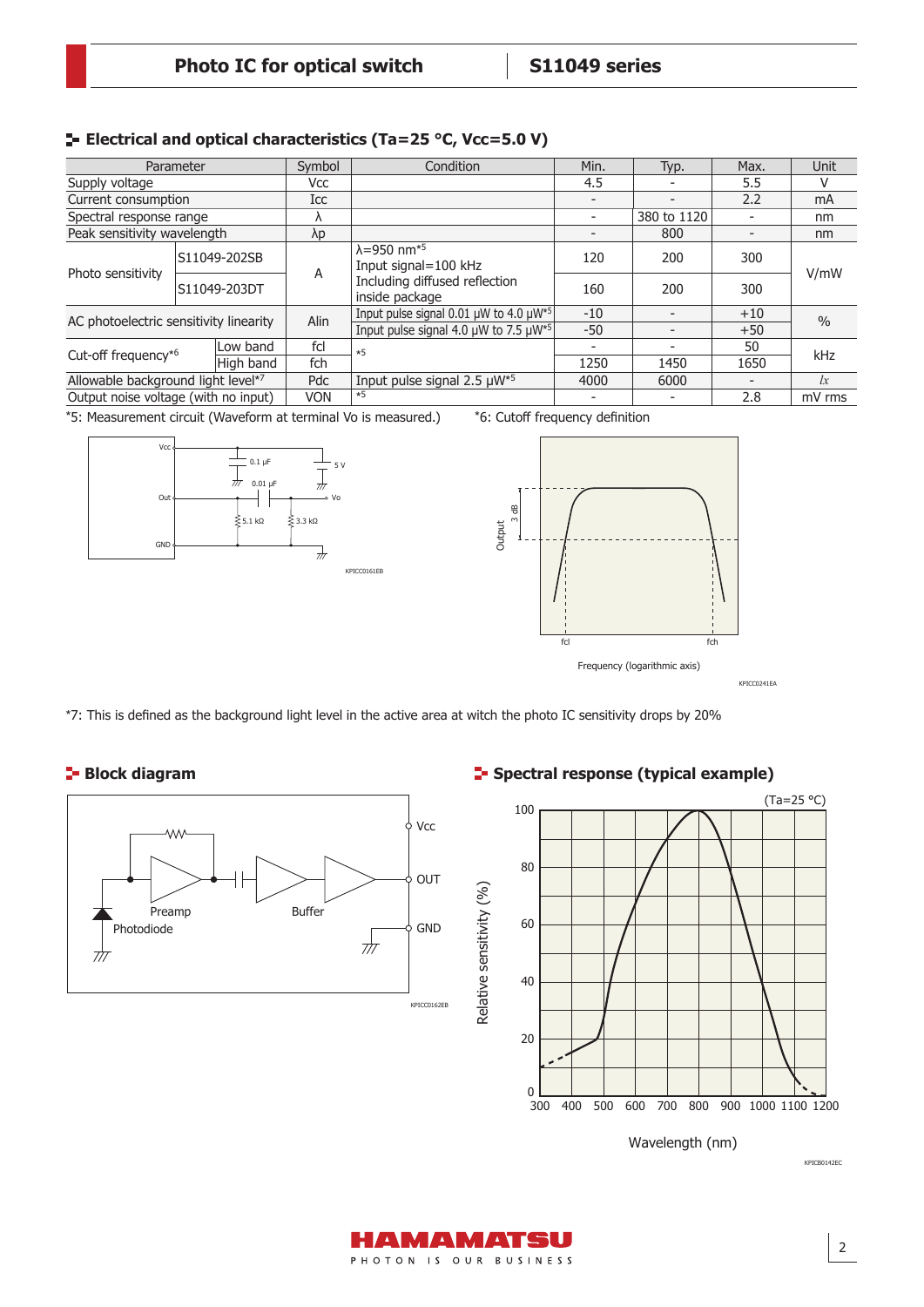#### **<sup>1</sup>** Dimensional outlines (unit: mm)



KPICA0083EB

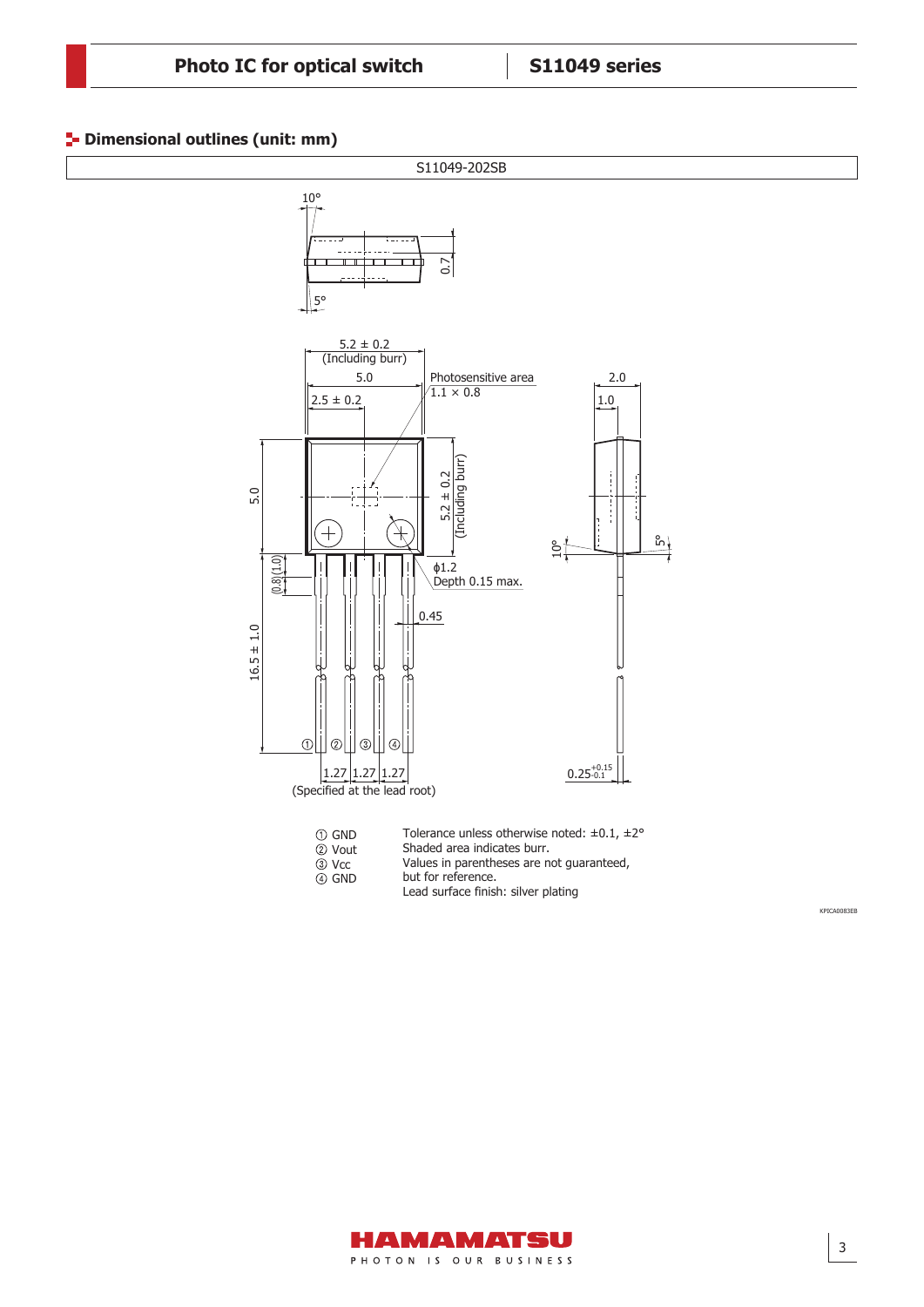

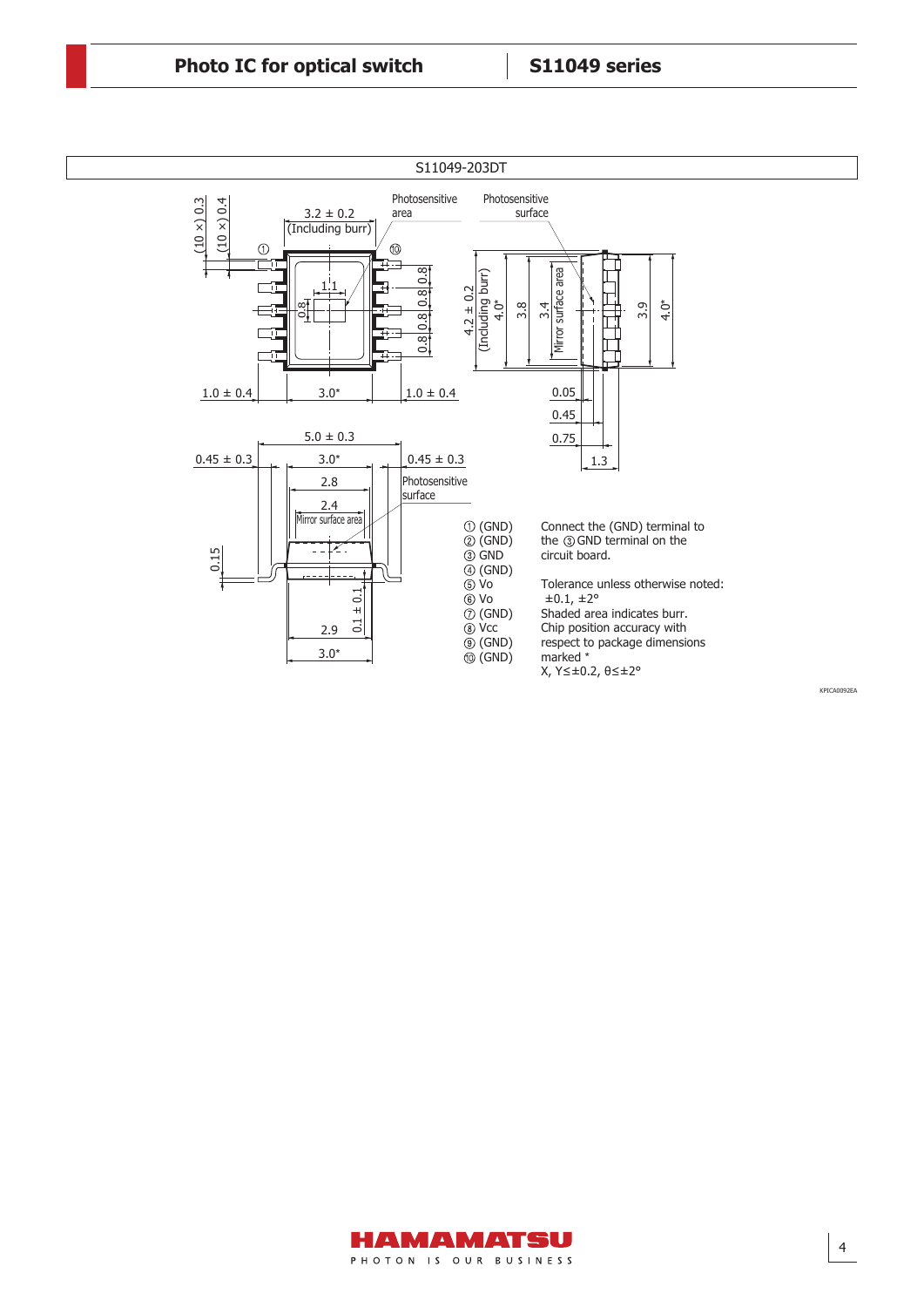## **Reel packing specifications (S11049-203DT)**

Reel (conforms to JEITA ET-7200)

| diameter<br>Juter | diameter<br>Hub | Tape width | Material | $-1$<br>: characteristics<br>. Fler<br>ostatic |
|-------------------|-----------------|------------|----------|------------------------------------------------|
| о254<br>mm        | mm              | 12 mm      | DC       | treatment<br>ALIL<br>. di K                    |

Embossed tape (unit: mm, material: PS, electrically conductive)





KPICC0238EB

- Packing quantity 2000 pcs/reel
- Packing type

Reel and desiccant in moisture-proof packaging (vacuum-sealed)

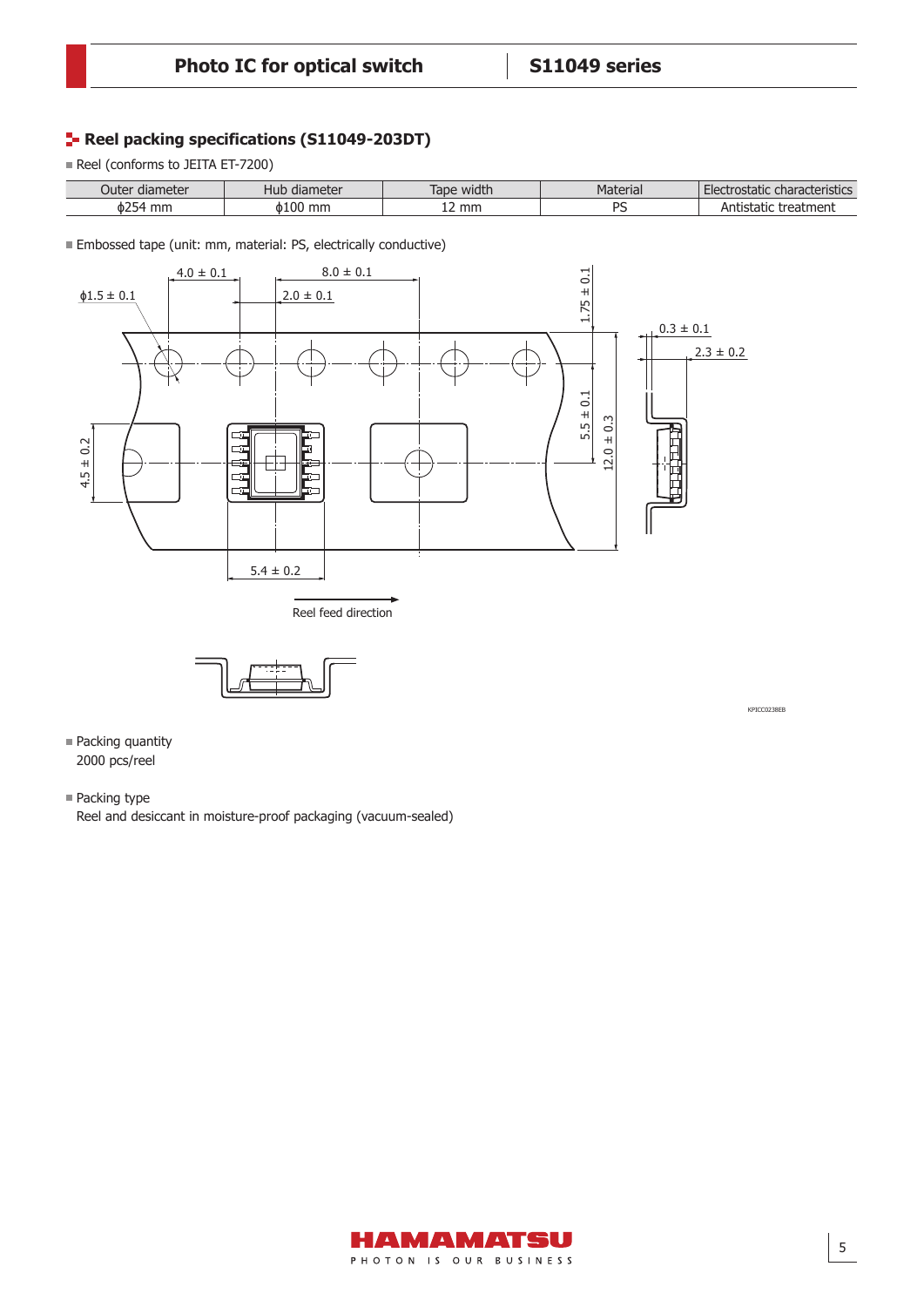#### **Recommended soldering conditions**

| S11049-202SB       |                                   |                                      |  |  |
|--------------------|-----------------------------------|--------------------------------------|--|--|
| Parameter          | Specification                     | Remarks                              |  |  |
| Solder temperature | 260 °C max. (once, less than 5 s) | at least 1.8 mm away from lead roots |  |  |

Note: When setting the soldering conditions, check for any problems by testing out the soldering methods in advance.



Note:

∙ These products support lead-free soldering. After unpacking, store them in an environment at a temperature of 30 °C or less and a humidity of 60% or less, and perform soldering within 24 hours.

· The effect that the product receives during reflow soldering varies depending on the circuit board and reflow oven that are used. When setting the reflow soldering conditions, check for any problems by testing out the reflow soldering methods in advance.